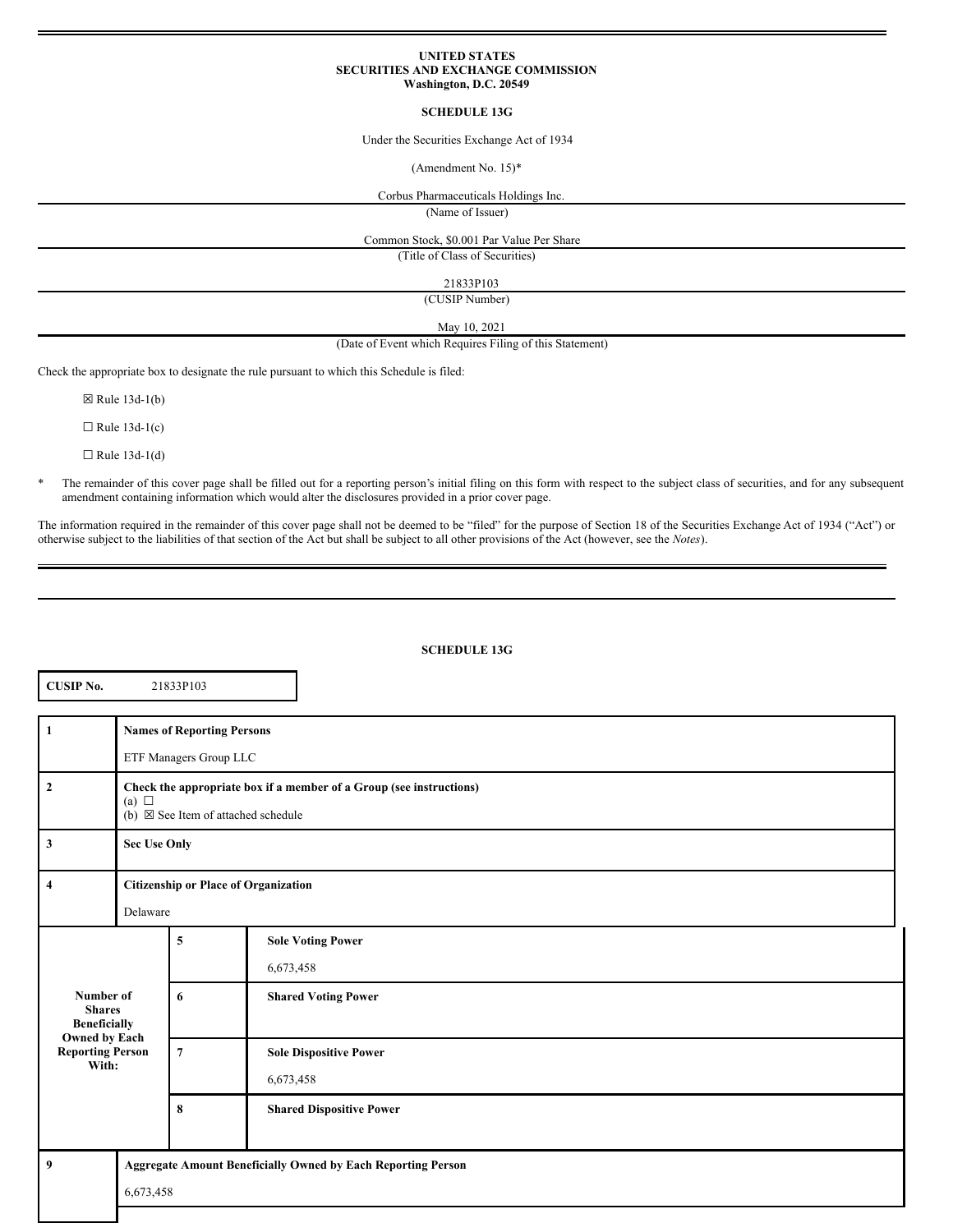| 10 | Check box if the aggregate amount in row (9) excludes certain shares (See Instructions) |  |  |
|----|-----------------------------------------------------------------------------------------|--|--|
|    | $\Box$                                                                                  |  |  |
| 11 | Percent of class represented by amount in row (9)                                       |  |  |
|    | 5.34%                                                                                   |  |  |
| 12 | <b>Type of Reporting Person (See Instructions)</b>                                      |  |  |
|    | IA                                                                                      |  |  |

| Page 2 of |  |  |
|-----------|--|--|

| Item 1. |                                                                                                                        |        |                                                                                                                                                                                       |  |  |  |
|---------|------------------------------------------------------------------------------------------------------------------------|--------|---------------------------------------------------------------------------------------------------------------------------------------------------------------------------------------|--|--|--|
| (a)     | Name of Issuer: Corbus Pharmaceuticals Holdings Inc.                                                                   |        |                                                                                                                                                                                       |  |  |  |
| (b)     | Address of Issuer's Principal Executive Offices: 500 River Ridge Drive, 2 <sup>nd</sup> Floor, Norwood, MA 02062       |        |                                                                                                                                                                                       |  |  |  |
| Item 2. |                                                                                                                        |        |                                                                                                                                                                                       |  |  |  |
| (a)     | <b>Name of Person Filing: ETF Managers Group LLC</b>                                                                   |        |                                                                                                                                                                                       |  |  |  |
| (b)     | Address of Principal Business Office or, if None, Residence:                                                           |        |                                                                                                                                                                                       |  |  |  |
|         | ETF Managers Group LLC - 30 Maple Street, Suite 2, Summit, New Jersey 07091                                            |        |                                                                                                                                                                                       |  |  |  |
| (c)     | Citizenship: ETF Managers Group LLC - Delaware                                                                         |        |                                                                                                                                                                                       |  |  |  |
| (d)     | <b>Title and Class of Securities: Common Stock</b>                                                                     |        |                                                                                                                                                                                       |  |  |  |
| (e)     | <b>CUSIP No.: 21833P103</b>                                                                                            |        |                                                                                                                                                                                       |  |  |  |
| Item 3. | If this statement is filed pursuant to $\S$ 240.13d-1(b) or 240.13d-2(b) or (c), check whether the person filing is a: |        |                                                                                                                                                                                       |  |  |  |
|         | (a)                                                                                                                    | $\Box$ | Broker or dealer registered under Section 15 of the Act;                                                                                                                              |  |  |  |
|         | (b)                                                                                                                    | $\Box$ | Bank as defined in Section $3(a)(6)$ of the Act;                                                                                                                                      |  |  |  |
|         | (c)                                                                                                                    | $\Box$ | Insurance company as defined in Section $3(a)(19)$ of the Act;                                                                                                                        |  |  |  |
|         | (d)                                                                                                                    | $\Box$ | Investment company registered under Section 8 of the Investment Company Act of 1940;                                                                                                  |  |  |  |
|         | (e)                                                                                                                    | X      | An investment adviser in accordance with Rule $13d-1(b)(1)(ii)(E)$ ;                                                                                                                  |  |  |  |
|         | (f)                                                                                                                    | $\Box$ | An employee benefit plan or endowment fund in accordance with Rule $13d-1(b)(1)(ii)(F)$ ;                                                                                             |  |  |  |
|         | (g)                                                                                                                    | $\Box$ | A parent holding company or control person in accordance with Rule $13d-1(b)(1)(ii)(G)$ ;                                                                                             |  |  |  |
|         | (h)                                                                                                                    | $\Box$ | A savings associations as defined in Section 3(b) of the Federal Deposit Insurance Act (12 U.S.C. 1813);                                                                              |  |  |  |
|         | (i)                                                                                                                    | $\Box$ | A church plan that is excluded from the definition of an investment company under section $3(c)(14)$ of the Investment Company Act of 1940;                                           |  |  |  |
|         | (j)                                                                                                                    | $\Box$ | A non-U.S. institution in accordance with Rule $240.13d-1(b)(1)(ii)(J)$ ;                                                                                                             |  |  |  |
|         | (k)                                                                                                                    | $\Box$ | Group, in accordance with Rule 240.13d-1(b)(1)(ii)(K). If filing as a non-U.S. institution in accordance with Rule 240.13d-1(b)(1)(ii)(J), please<br>specify the type of institution: |  |  |  |

Page 3 of 5

**Item 4. Ownership**

- **(a) Amount Beneficially Owned:** 6,673,458
- **(b) Percent of Class:** 5.34%
- **(c) Number of shares as to which such person(s) has:**
	- **(i) Sole power to vote or to direct the vote:** 6,673,458
	- **(ii) Shared power to vote or to direct the vote:**
	- (iii) **Sole power to dispose or to direct the disposition of:** 6,673,458
	- **(iv) Shared power to dispose or to direct the disposition of:**